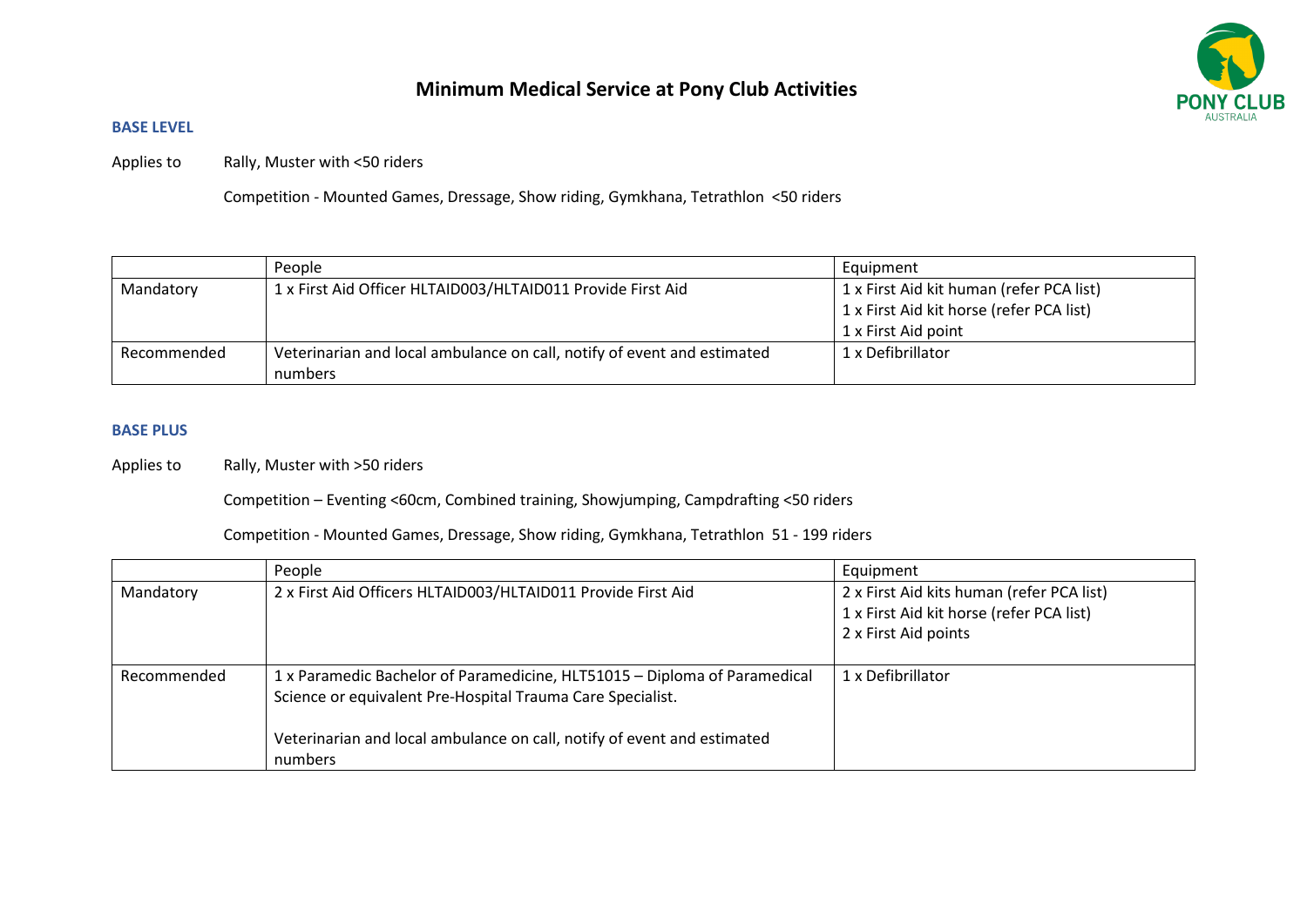#### **INTERMEDIATE**



Applies to Competition - Eventing over 60cm <50 riders

Competition -Combined training, Showjumping, Campdrafting 51 - 149 riders

Competition - Mounted Games, Dressage, Show riding, Gymkhana, Tetrathlon > 200 riders

|             | People                                                                    | Equipment                                 |
|-------------|---------------------------------------------------------------------------|-------------------------------------------|
| Mandatory   | 2 x First Aid Officer HLTAID006/ HLTAID014 Provide Advanced First Aid or  | 2 x First Aid kits human (refer PCA list) |
|             | HLTAID013 Provide First Aid in Remote Situations                          | 1 x First Aid kit horse (refer PCA list)  |
|             |                                                                           | 2 x First Aid points                      |
|             | 1 x Paramedic Bachelor of Paramedicine, HLT51015 - Diploma of Paramedical |                                           |
|             | Science or equivalent Pre-Hospital Trauma Care Specialist.                |                                           |
|             | 0R                                                                        |                                           |
|             | Registered nurse with trauma care experience and appropriate equipment.   |                                           |
| Recommended | Veterinarian and local ambulance on call, notify of event and estimated   | 1 x Defibrillator                         |
|             | numbers                                                                   |                                           |
|             |                                                                           |                                           |
|             | Ambulance* (transporting, see note)                                       |                                           |

### **COMPREHENSIVE**

#### Applies to Competition - Eventing over 60cm: 50 – 149 riders

Competition – Combined training, Showjumping, Campdrafting >150 riders

|             | People                                                                         | Equipment                                       |
|-------------|--------------------------------------------------------------------------------|-------------------------------------------------|
| Mandatory   | 2 x First Aid Officers, either HLTAID006/ HLTAID014 Provide Advanced First Aid | 2 x First Aid kits human (refer PCA list)       |
|             | or HLTAID013 Provide First Aid in Remote Situations                            | 2 x First Aid kit horse (refer PCA list)        |
|             |                                                                                | 2 x First Aid points                            |
|             | 1 x Advanced Care Paramedic                                                    | 1 x Defibrillator                               |
|             |                                                                                |                                                 |
|             | 1 x Veterinarian on call for high-risk activities                              | Cervical collar, pelvic binder, spinal board or |
|             |                                                                                | stretcher, cricothyrotomy kit, chest drain,     |
|             | Ambulance* on call, notify of event and estimated numbers                      | supplementary oxygen, splints                   |
| Recommended | 1 x Doctor                                                                     |                                                 |
|             | Vet on site for high risk activities, eg cross country phase of eventing       |                                                 |